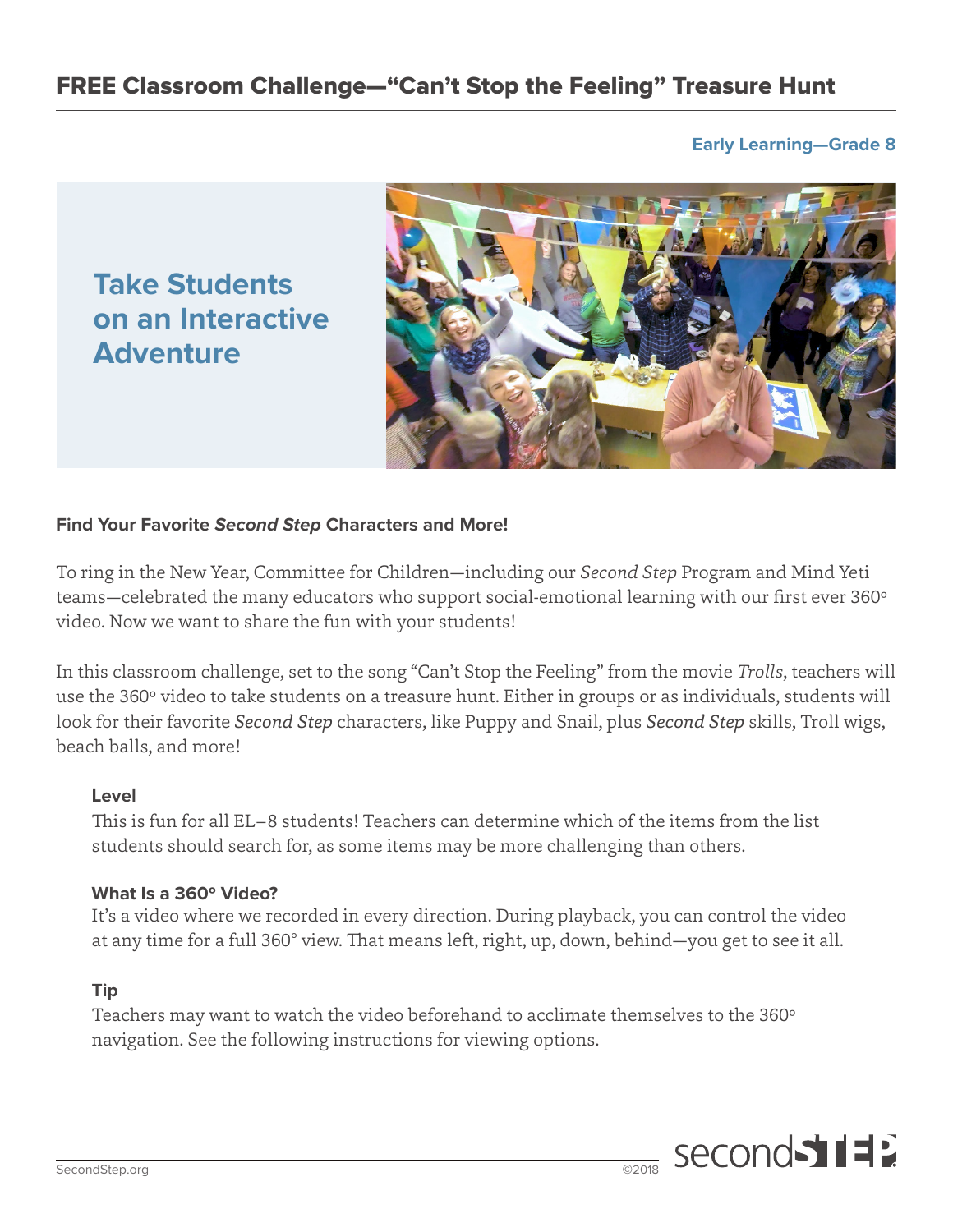## **Instructions**

View the YouTube video **"Thanking Educators with a New Year Celebration"** at **<http://goo.gl/9qLoaT>**.

- **1.** For best results, project the video from your classroom computer. Navigate the 360° video with your mouse or trackpad so you and your students can look up, down, and all around for the many fun things there are to find.
- **2.** Have students take out pencil and paper, which they'll use to tally the number of items they find. Provide students with the selection of items they'll be searching for.
- **3.** Play the video and do your best to find all the items you can! (Note: There are no "right answers." Just do your best and have fun!)

#### **Key**

**Puppy** = 10 **Snail** = 9 **Committee for Children Heart Logo** = 18 **Mind Yeti** = 6 **Blue Troll Wig** = 10 **Beach Ball** = 8

#### **Universities:**

Gonzaga University University of Washington Washington State University

#### **Second Step Skills**:

Listening Rules Never, Never Rules How to Calm Down Empathy Skills for Learning Feelings Fair Ways to Play Problem Solving Staying in Control Action Steps Bystander Power Help Stop Bullying Ways to Stay Safe